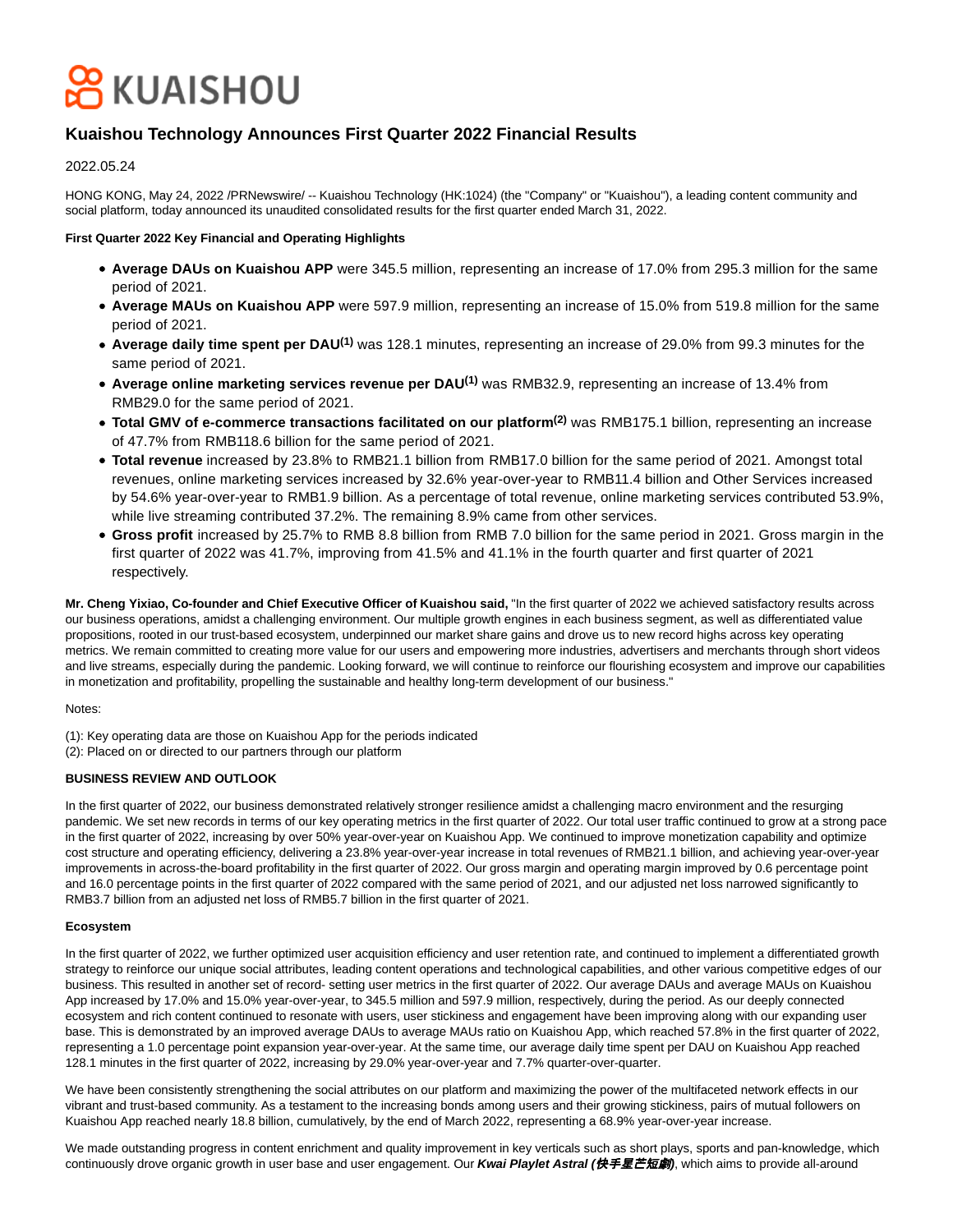assistance for professional short play creators in content themes, traffic support and business cooperation to incentivize them to produce premium short plays, delivered excellent results in the first quarter of 2022. During the first quarter of 2022, **Kwai Playlet Astral** contributed to 18 blockbusters with cumulative viewers of over 100 million each, including "**Her Highness, Princess Royal (**長公主在上**)**" and "**Revenge from Phoenix (**萬渣朝凰**)**", making us one of the leading platforms producing top-notch short plays. For the sports vertical, we increased our investment in premium content such as the Winter Olympics, and strengthened our operating capabilities in such content. By the end of March 2022, we covered more than 40 sports genres on our platform.

We also iterated and optimized our deep learning models, and fine-tuned our recommendation strategies. Our AI-empowered technology provides users with a better experience, which in turn serves to improve our long-term user retention, and fosters growth in user base and time spent.

#### **Online marketing services**

Although we endured a typical slack season for advertising industry, as well as the slowing macroeconomic growth and the resurging pandemic, our online marketing services gained more market share in the first quarter of 2022. This has demonstrated our differentiated value proposition to advertisers. Our online marketing services witnessed a modest year-over-year growth of 32.6% in the first quarter of 2022, with revenue reaching RMB11.4 billion.

Strong traffic growth, as well as the secular tailwind of video-based advertisements, fueled our online marketing business in the first quarter of 2022. We leveraged our closed-loop ecosystem, comprehensive product matrix, leading technology and premium services to provide an optimized experience for our advertisers continuously. As a result, we successfully attracted an increasing number of advertisers to our platform. In the first quarter of 2022, the number of advertisers on our platform increased by over 60% year-over-year.

Revenue from online marketing services provided to our e-commerce merchants maintained healthy growth momentum in the first quarter of 2022, which further enhanced the resilience of our online marketing business. This was attributable to our vigorously developed e-commerce business, improved service capabilities and continuous product iterations for advertisers from our e-commerce business as a natural extension to our platform.

Brand advertising is another area where advertisers can benefit from our high-value user community, closed-loop ecosystem and successful event operations such as the Winter Olympics and Chinese New Year campaigns. In the first quarter of 2022, we made inroads with dozens of worldrenowned brand advertisers. Our distinct and differentiated positioning for brand advertisers makes Kuaishou a platform that cannot be overlooked for raising brand awareness across advertisers' targeted populations.

#### **Live Streaming**

In the first quarter of 2022, revenue from live streaming reached RMB7.8 billion, increasing by 8.2% year-over-year as we reinforced our live streaming ecosystem from both the supply and demand sides.

Rapid growth in our user base and traffic laid a solid foundation for the healthy development of our live streaming ecosystem. At the same time, our exploration of emerging user needs in an ever-changing environment, and the launch of new content categories attracted both new users and incremental traffic to the platform in the first quarter of 2022, including **Kwai Recruitment (**快招工**)**.

On the supply side, we continually improved live streaming content quality by strengthening our cooperation with talent agencies. At the same time, we prioritized platform traffic allocation to motivate streamers to continuously create high-quality content. In the first quarter of 2022, the average daily streaming time per streamer increased by double-digit percentage points year-over-year.

On the demand side, our flourishing creators' community and our continuously enriched premium live streaming content attracted more users, creating a virtuous cycle that maximizes the value of our content creators and strengthening our robust and dynamic live streaming ecosystem. This was evidenced by the sequentially increasing number of both live streaming viewers and live streaming paying users. In the first quarter of 2022, average MPUs for live streaming increased by 7.8% year-over-year to 56.5 million on Kuaishou App. Monthly ARPPU for live streaming on Kuaishou App was RMB46.3 in the first quarter of 2022, compared with RMB46.1 for the first quarter of 2021.

#### **Other services including e-commerce**

Our other services delivered a robust performance with revenue of RMB1.9 billion in the first quarter of 2022, representing an increase of 54.6% year-over-year, primarily driven by e-commerce business. Our total e-commerce GMV increased by 47.7% year-over-year to RMB175.1 billion in the first quarter of 2022, among which, over 99% was contributed by **Kwai Shop (快手小店)**, our closed-loop e-commerce marketplace.

Dedicated efforts to reinforce our trust-based e-commerce model, expand brand e-commerce and enhance our service partner systems, yielded consistent improvements to the overall consumer experience, increased merchandise supply, and fostered live-streaming content creation for e-commerce in the first quarter of 2022. These endeavors, along with our cutting-edge AI-driven recommendation technology, created increasing value for both our users and merchants, promoted consumption and deepened live streaming e-commerce penetration on our platform.

To further differentiate our unique trust-based e-commerce model from peers, we rolled out a comprehensive consumer rights protection system, **Trusted Purchase (**信任購**)**, which adds a consumer trust index to our merchant recommendation mechanism to improve their operations and satisfy consumers' needs. This contributed to further year-over-year improvement of the repeat purchase rate on our platform in the first quarter of 2022.

With respect to brand e-commerce, we strive to serve and empower not only well-known brands, but also emerging brands, in particular, **Kwai Brand (**快品牌**)**, which grew and flourished in Kuaishou's e-commerce ecosystem. Leveraging our massive traffic, user loyalty and various operating measures, emerging brands further strengthened their ability to gain access to and connect with a broader range of potential buyers, and improved their customer outreach and conversion capabilities. In the first quarter of 2022, the average monthly e-commerce GMV of **Kwai Brand** merchants exceeded RMB25.0 million.

Our network of **Kwai Partners (**快手服務商**)**, which provides comprehensive and targeted services to merchants in our e-commerce ecosystem, has also begun to take shape. We grew both the quantity of service partners on our platform as well as improved the quality of their services to merchants, as measured by the number of merchants achieving a quantum leap in e-commerce GMV through empowerment by Kwai Partners. We also launched additional policies to help small-and medium-sized merchants enhance their sales efficiency and gain exposure to our user groups. The combination of these efforts drove a double-digit year- over-year increase in the number of monthly active merchants in the first quarter of 2022.